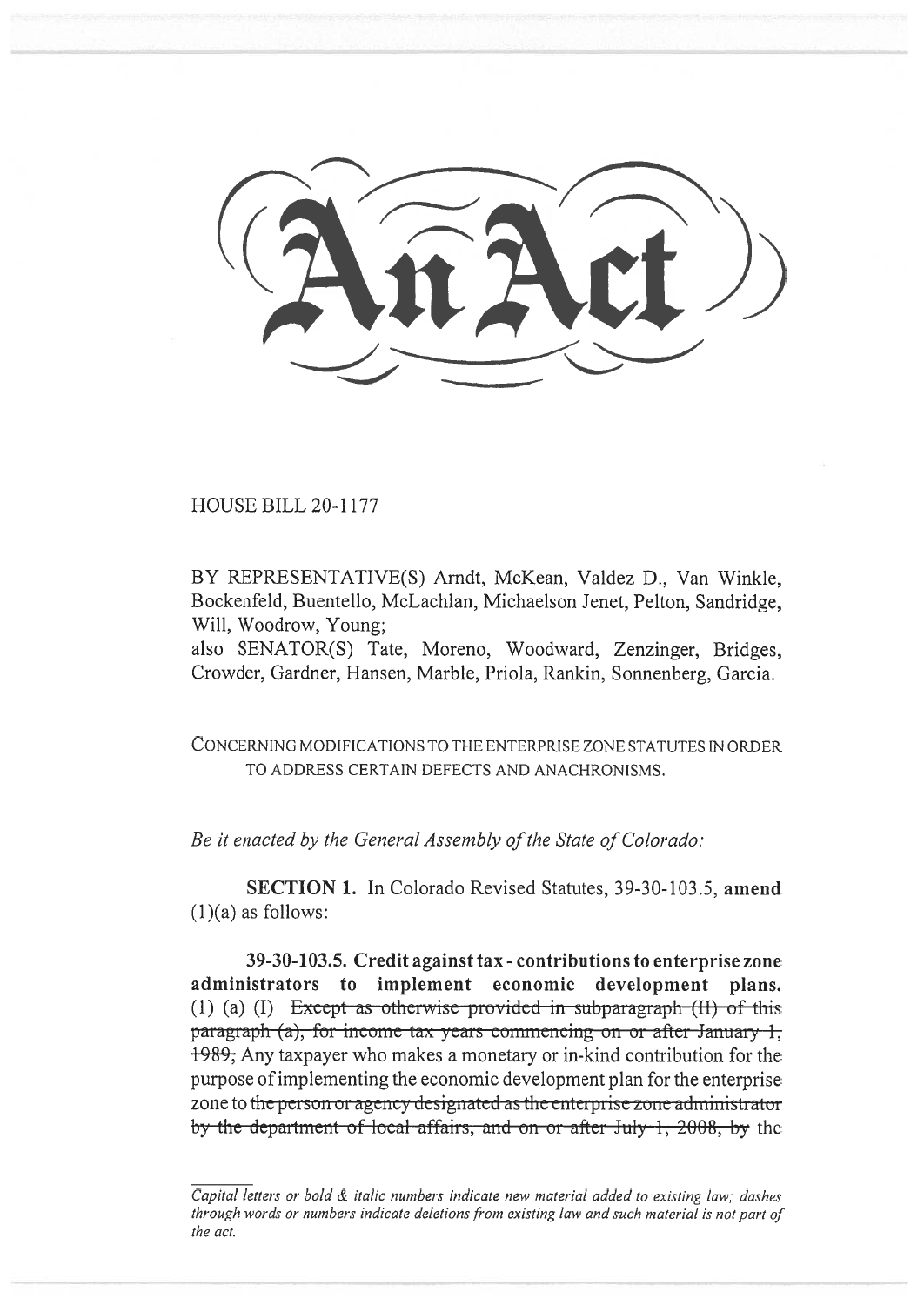person or agency designated as the enterprise zone administrator by the Colorado economic development commission, shall be allowed a credit against the income tax imposed by article 22 of this title TITLE 39 in an amount equal to fifty TWENTY-FIVE percent of the total value of the contribution as certified by the enterprise zone administrator.

(II) For income tax years commencing on or after January 1, 1996, the amount of the credit allowed for contributions made pursuant to this paragraph (a) shall be twenty-five percent of the total value of the contribution as certified by the enterprise zone administrator; except that nothing in this subparagraph (II) shall be construed to affect the amount of the credit:

 $(A)$  For contributions made prior to July 1, 1997: To an enterprise zone administrator for a project, program, or organization that was originally approved by an enterprise zone administrator in writing prior to May 1, 1996; or directly to a project, program, or organization that was originally approved by an enterprise zone administrator prior to May 1, 1996, and that is certified by the enterprise zone administrator pursuant to subsection  $(5)$  of this section; or

(B) For contributions made on or after July 1, 1997, through December 31, 2000, pursuant to a written agreement executed prior to July 1, 1997, between a taxpayer and an enterprise zone administrator in which the taxpayer pledges to make future contributions to a project, program, or organization that was approved by the enterprise zone administrator pursuant to this section prior to May 1, 1996.

**SECTION 2.** In Colorado Revised Statutes, 39-30-104, amend  $(2)(c)(III)$  and  $(2.5)(a)(I)$  as follows:

39-30-104. Credit against tax - investment in certain property - definitions. (2) (c) (III) (A) Except as OTHERWISE provided in sub-subparagraph (B) of this subparagraph (III) SECTION 24-46-104.3 AND SUBSECTION (2)(c)(III)(B) OF THIS SECTION, any excess credit allowed pursuant to this paragraph (c) SUBSECTION  $(2)(c)$  shall be an investment tax credit carryover to each of the fourteen income tax years following the unused credit year.

(B) EXCEPT AS OTHERWISE PROVIDED IN SECTION 24-46-104.3, any

PAGE 2-HOUSE BILL 20-1177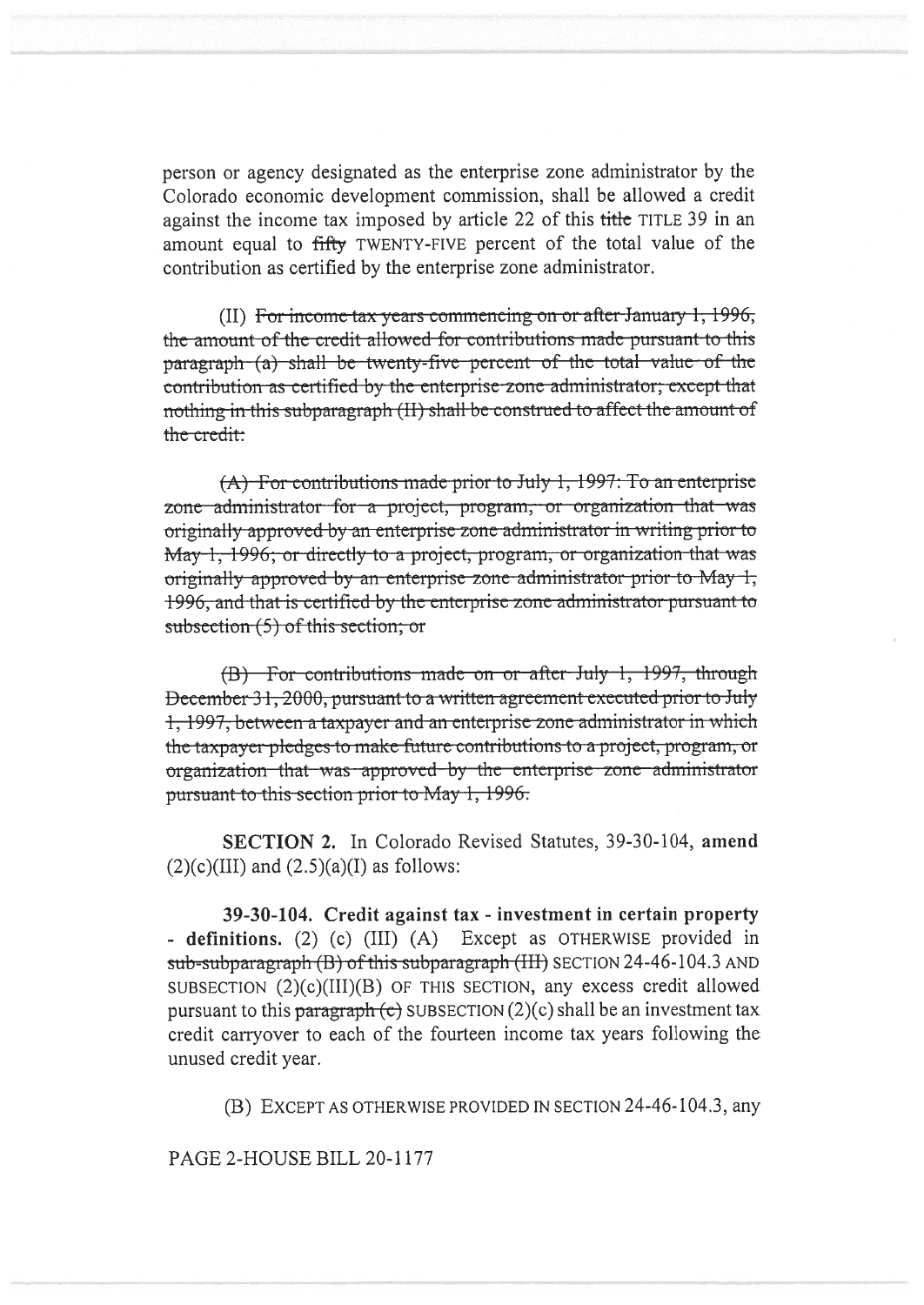excess credit allowed pursuant to this paragraph  $\langle e \rangle$  SUBSECTION (2)(c) for a renewable energy investment made in an income tax year commencing before January 1, 2018, shall be an investment tax credit carryover for twenty-two income tax years following the year the credit was originally allowed.

 $(2.5)$  (a) (I) Notwithstanding section 39-22-507.5 (7)(b), and except as otherwise provided in section  $24-46-104.3$  and subsections  $(2.5)(a)(II)$ and (2.5)(b) of this section, any excess credit allowed pursuant to this section shall be an investment tax credit carryover to each of the twelve income tax years following the unused credit year.

**SECTION 3.** In Colorado Revised Statutes, 39-30-105.1, **amend**   $(4)(a)(II)$  as follows:

**39-30-105.1. Credit for new enterprise zone business employees - definitions.** (4) (a) (II) Except as provided in section 24-46-104.3, for any income tax year commencing on or after January 1, 2014, if the total amount of credits claimed by a taxpayer pursuant to subsections  $(1)(a)(III)$ SUBSECTIONS  $(1)(a)(II)$  and  $(3)(b)$  of this section exceeds the amount of income taxes due on the income of the taxpayer in the income tax year for which the credits are being claimed, the amount of credits not used as an offset against income taxes in said income tax year is not allowed as a refund but may be carried forward as a credit against subsequent years' tax liability for a period not exceeding seven years and is applied first to the earliest income tax years possible. Any amount of the credit that is not used during said period is not refundable to the taxpayer.

**SECTION 4. Act subject to petition - effective date.** This act takes effect at 12:01 a.m. on the day following the expiration of the ninety-day period after final adjournment of the general assembly (August 5, 2020, if adjournment sine die is on May 6, 2020); except that, if a referendum petition is filed pursuant to section 1 (3) of article V of the state constitution against this act or an item, section, or part of this act within such period, then the act, item, section, or part will not take effect unless

PAGE 3-HOUSE BILL 20-1177